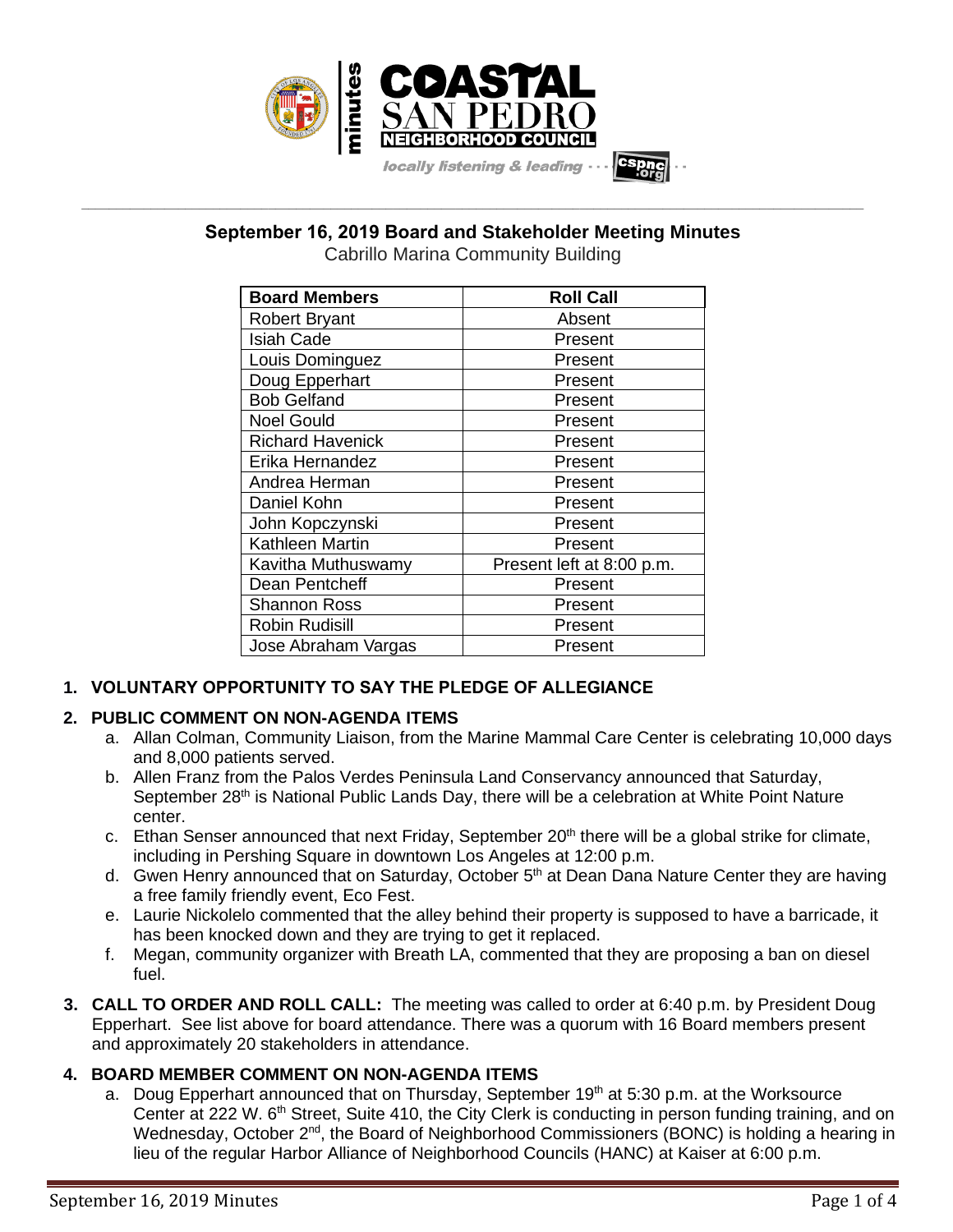- b. Shannon Ross pointed out the new table clothes and announced that on Saturday, September 21<sup>st</sup>, there is a Coastal Clean Cleanup day with Heal the Bay from 9:00 a.m. to 12:00 p.m. at Royal Palms Beach.
- c. Noel Gould commented that there is a proposed project on Pacific Avenue between 21<sup>st</sup> and 22<sup>nd</sup> Streets – where The Spot is – for a 101-unit 4 story development.
- d. Bob Gelfand made general comments about the Board of Neighborhood Commissioners (BONC), once again threatening us with punitive training requirements.
- e. Louis Dominguez asked if there is any interest in having a presentation at October meeting about the new voting process being implemented by the county.
- **5. APPROVAL OF PRIOR MEETING MINUTES** August 19, 2019 meeting minutes Approved without objection.

## **6. REPORTS FROM GOVERNMENT AGENCY REPRESENTATIVES**

- a. **LAPD**  Senior Lead Officer Winter
	- i. Officer Winter gave a brief overview of crime statistics for the area and an update on homeless issues.
	- ii.  $532\,534\,40^{\text{th}}$  Street update the main suspect was arrest and is in custody.
	- iii. Officer Winter answered questions from the board and stakeholders.
- b. **Councilman Joe Buscaino** San Pedro Field Deputy Ryan Ferguson Not present
- c. **Port of Los Angeles** Augie Bezmalinovich
	- i. The next Board of Harbor Commissioners meetings will be Thursdays, September 19<sup>th</sup>, at 9:00 a.m. at the Port administration building and October 3<sup>rd</sup>, at 6:00 p.m. at Bannings Landing.
	- ii. The Port of Los Angeles has released the Final Supplemental Environmental Impact Report (SEIR) for the Berths 97-109 (China Shipping) Container Terminal Project. The Los Angeles Harbor Commission will consider certification of the Final SEIR at a special meeting at 9:00 a.m. on Tuesday, October  $8<sup>th</sup>$ . The meeting will be held at the Port's administration building, 425 S. Palos Verdes St. in San Pedro.
	- iii. San Pedro Public Market update; demolition is complete, construction is expected to begin early next year.
	- iv. He announced some upcoming events.
	- v. Mr. Bezmalinovich answered questions from the board and stakeholders.
- d. **Department of Neighborhood Empowerment (DONE)** Obiamaka Ude, Neighborhood Council Advocate
	- i. If you are having issues with login for the new Cornerstone training portal, please contact her.
	- ii. The annual Congress of Neighborhoods is Saturday, September  $28<sup>th</sup>$ , in City Hall.
	- iii. New General Manager for DONE, Raquel Beltran would like to attend NC meetings and all the alliances – if you want her to speak or have a preferred date please let Obiamaka know.

#### **7. PRESENTATION FROM NATURAL HISTORY MUSEUM OF L.A. COUNTY** – L.A. Urban Ocean Expedition 2019 – Dean Pentcheff

- a. Mr. Pentcheff displayed a visual presentation with detailed information and beautiful photographs.
- b. The Diversity Initiative for the Southern California Ocean (DISCO) expedition spent two weeks at AltaSea here in San Pedro.
- c. They are building a data base of invertebrates, everything but fish.
- d. For more information visit<https://research.nhm.org/disco/> .
- e. Mr. Pentcheff answered questions from the board and stakeholders.

#### **8. MOTION REGARDING COUNCIL FILE 16-1243 ON RENEWABLE ENERGY USAGE BY LOS ANGELES DEPARTMENT OF WATER AND POWER** – *Richard Havenick*

*Whereas* the Los Angeles City Council passed the motion/Council File 16-0243 stating that fossil fuels pose a risk to our climate, recognizing the advantages of renewable energy, and initiating a 100% Renewable Energy Study to determine the investments necessary to achieve a 100% renewable energy portfolio for the Los Angeles Department of Water and Power (LADWP).

*Whereas* the Study initiated by CF 16-0243 does not define a time-frame or year-certain goal for 100% renewable energy and allows for the continued combustion of methane, biomass, and biogas and the use of nuclear energy and renewable energy credits.

*Whereas* the proposals created through the 100% Renewable Energy Study should include participation and dialogue with the public so that community input can help guide the city's transition to 100% Renewable Energy.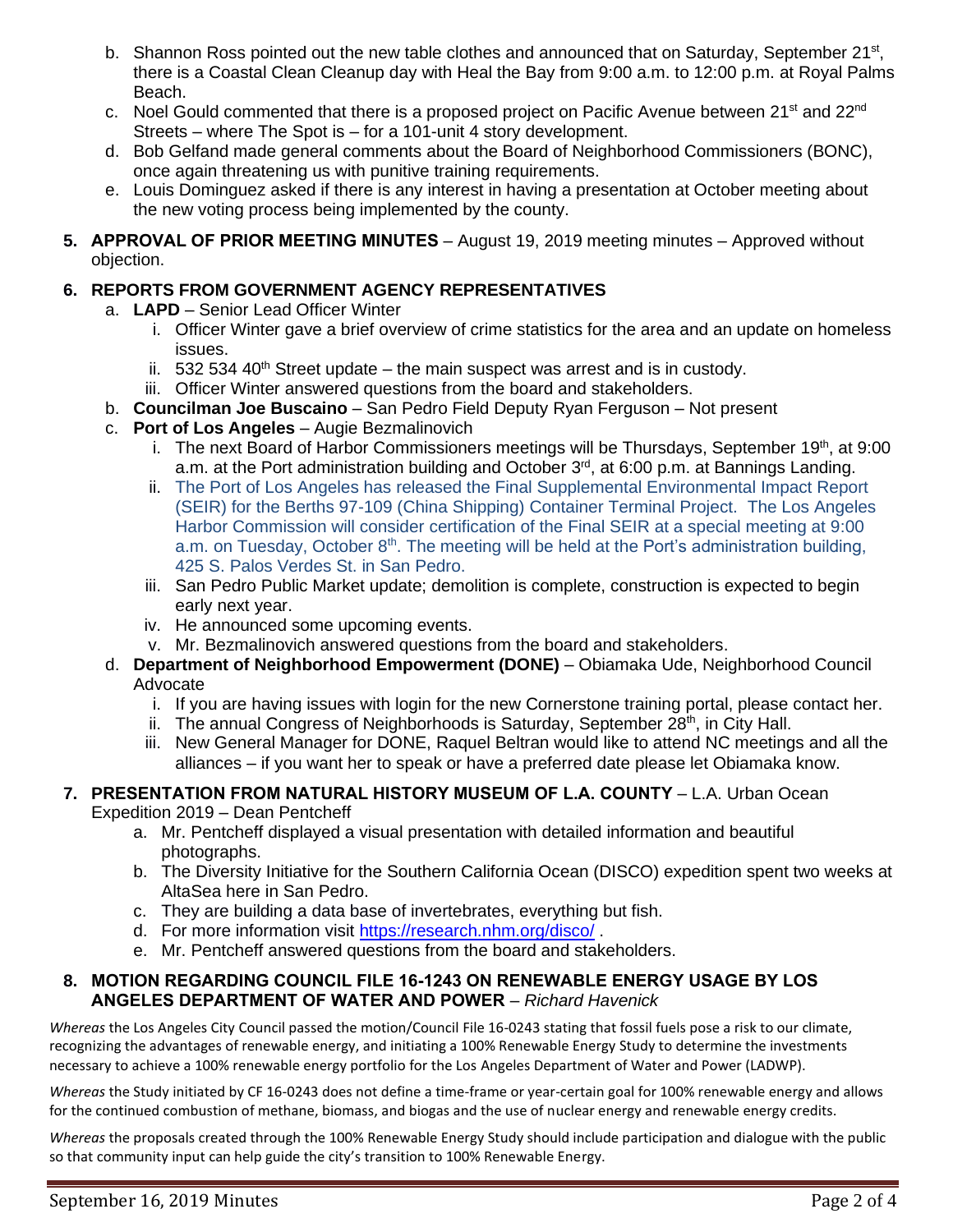*Therefore be it resolved* the Coastal San Pedro Neighborhood Council requests that the Los Angeles Mayor and City Council and the Los Angeles Department of Water and Power (LADWP) ensure the Renewable Energy Study (1) establishes the goal of 100% Renewable Energy by 2030, (2) excludes any use of methane, biomass, biogas, nuclear energy, and unbundled renewable energy credits, and (3) includes a series of public meetings to communicate the progress of the Study and to gain public input.

*Further be it resolved,* the Coastal San Pedro Neighborhood Council shall submit a community impact statement applicable to CF 16- 0243 stating the above resolution and to include submittal of the CIS to LADWP.

Motion by **Richard Havenick** to approve filing a Community Impact Statement for Council File 16-1243 on renewable energy usage by Los Angeles Department of Water and Power, second by **Louis Dominguez**, and passed with 10 yes (Cade, Gould, Havenick, Herman, Hernandez, Kopczynski, Muthuswamy, Ross, Rudisill, and Vargas), 1 no (Gelfand), 4 abstentions (Epperhart, Kohn, Martin, and Pentcheff), and 1 out of room (Dominguez).

#### **9. MOTION OF THE COASTAL SAN PEDRO NEIGHBORHOOD COUNCIL BOARD IN SUPPORT OF A COMMUNITY IMPACT STATEMENT URGING DENIAL (OR AMENDMENT) OF CALIFORNIA AB 1197 AND LOS ANGELES CITY COUNCIL PROPOSED RESOLUTION AT COUNCIL FILE NO: 19-0002- S159** – *Robin Rudisill*

*Resolved,* the Coastal San Pedro Neighborhood Council Board adopts the following Community Impact Statement:

The Coastal San Pedro Neighborhood Council is opposed to State Assembly Bill 1197 (AB 1197) and the proposed resolution of the Los Angeles City Council (currently being analyzed by the Rules, Elections, and Intergovernmental Relations Committee) at Council File No. 19-0002-S159, to exempt certain public projects in Los Angeles from compliance with the California Environmental Quality Act of 1970 (CEQA).

CEQA requires public entities to identify the significant environmental impacts of discretionary public projects, which may cause a direct or foreseeable indirect physical change in the environment and to avoid or mitigate those impacts, if feasible. If AB 1197 passes, public entities seeking to build permanent supportive housing projects or other projects with Measure HHH or other similar funding, in Los Angeles only (and no other community in California), would not have to comply with CEQA. That is, they would not have to undergo any CEQA environmental review for any such project, and would thus not have to mitigate the environmental impact of any such project. It is reasonably foreseeable that unchecked additional large-scale developments in the Coastal Zone, undertaken with no environmental mitigation requirements, would have a significant adverse impact on our community. CEQA must be maintained in order to ensure environmental and social equity in the Coastal Zone.

Accordingly, the Coastal San Pedro Neighborhood Council asks that the State Senate and Assembly reject AB 1197 and that the City Council reject the proposed resolution at Council File No. 19-0002-S159 **or, at a minimum, AMEND the proposed legislation to exempt AB 1197 from applying in the Los Angeles Coastal Zones.**

Copies of this Community Impact Statement are to be sent to Governor Gavin Newsom, Mayor Eric Garcetti, Councilman Mike Bonin, Senator Ben Allen, Assemblywoman Autumn Burke, and Coastal Commission Executive Director Jack Ainsworth.

Motion by **Robin Rudisill** to approve filing a Community Impact Statement urging denial (or AMENDMENT) of California AB 1197 and Los Angeles City Council proposed resolution at Council File No: 19-0002-S159, second by **Shannon Ross**, and passed with 14 yes (Dominguez, Epperhart, Gelfand, Gould, Havenick, Herman, Kohn, Kopczynski, Martin, Muthuswamy, Pentcheff, Ross, Rudisill, and Vargas), 0 no, and 2 abstentions (Cade and Hernandez).

#### **10. MOTION TO SPONSOR THE ALMA PARK AREA NEIGHBORHOOD WATCH BLOCK PARTY IN DECEMBER 2019**

*Resolved,* the Coastal San Pedro Neighborhood Council shall sponsor the Alma Park Neighborhood Watch block party in December 2019 for an amount not to exceed \$750.

Motion by **Jose Vargas** to refer to committee, second by **Noel Gould**, and passed with 15 yes (Cade. Epperhart, Dominguez, Gould, Havenick, Herman, Hernandez, Kohn, Kopczynski, Martin, Muthuswamy, Pentcheff, Ross, Rudisill, and Vargas), 1 no (Gelfand), and 0 abstention.

#### **11. COMMITTEE REPORTS**

- a. Administrative Operations Committee Chair Dean Pentcheff No new information
- b. Communications Committee Chair Shannon Ross
	- i. The committee will be putting together a communications plan. She is asked the board for input on the subject.
	- ii. Doug Epperhart commented that the Committee has taken over responsibility for Neighborhood Purpose Grants (NPGs).
- c. Emergency Preparedness and Public Safety Committee Chair Bob Gelfand